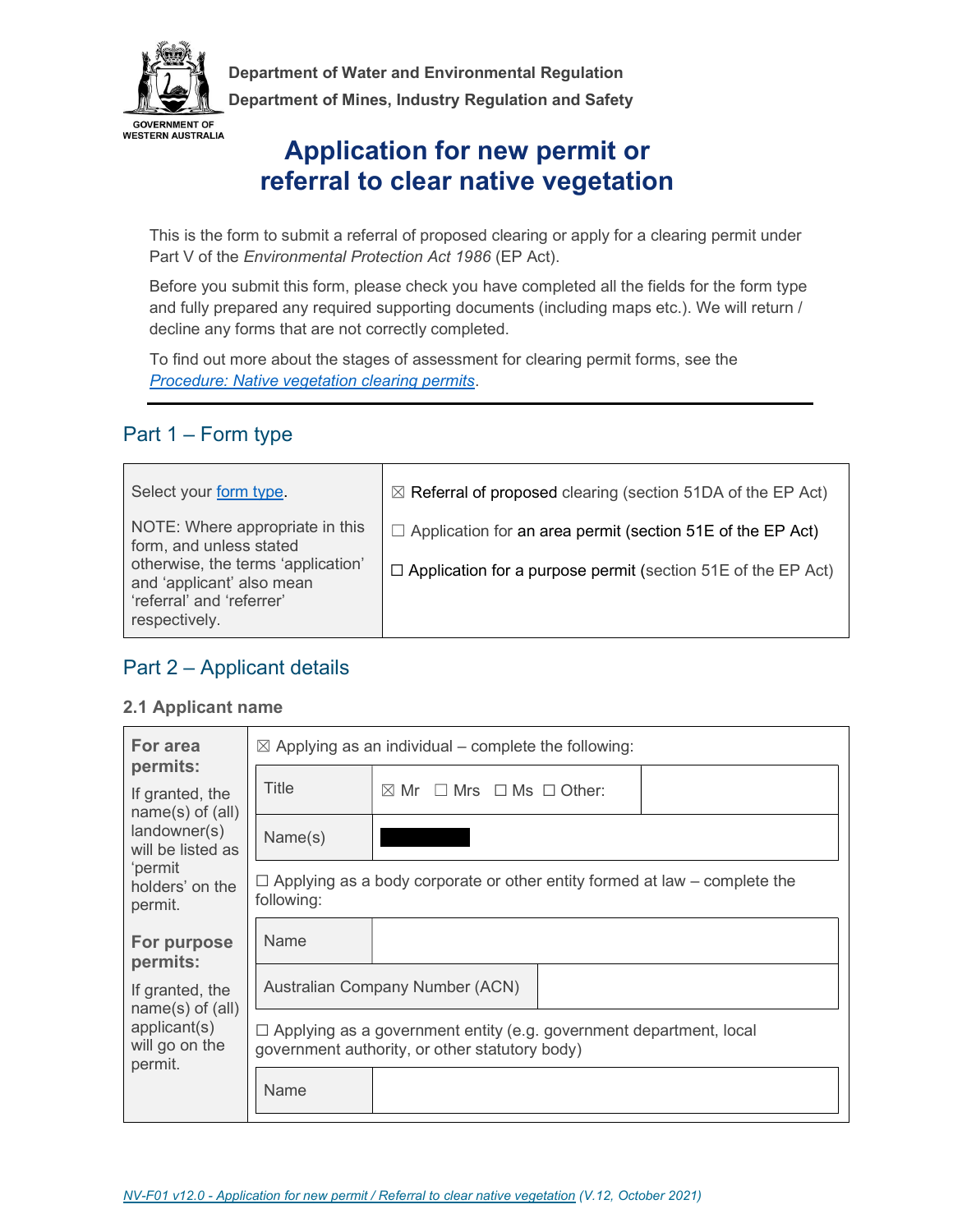### 2.2 Applicant contact details

Provide the contact details for the above (primary contact).

| Title                    | $\boxtimes$ Mr $\Box$ Mrs $\Box$ Ms $\Box$ Other: |                  |  |
|--------------------------|---------------------------------------------------|------------------|--|
| First name               |                                                   |                  |  |
| Last name                |                                                   |                  |  |
| Position                 |                                                   |                  |  |
| Company name             |                                                   |                  |  |
| Contact phone number (1) |                                                   | Phone number (2) |  |
| Email address            |                                                   |                  |  |

### 2.2 Applicant contact postal details

Provide the postal address for the above individual, body corporate or local government authority (primary contact).

| Address line 1 |          |  |
|----------------|----------|--|
| Address line 2 |          |  |
| Suburb         |          |  |
| <b>State</b>   | Postcode |  |

### 2.3 Applicant contact – registered business address

If applying as a company, incorporated body, local government authority or public authority, please also supply the registered business office address.

| Address line 1           |                  |  |
|--------------------------|------------------|--|
| Address line 2           |                  |  |
| Suburb                   |                  |  |
| <b>State</b>             | Postcode         |  |
| Contact phone number (1) | Phone number (2) |  |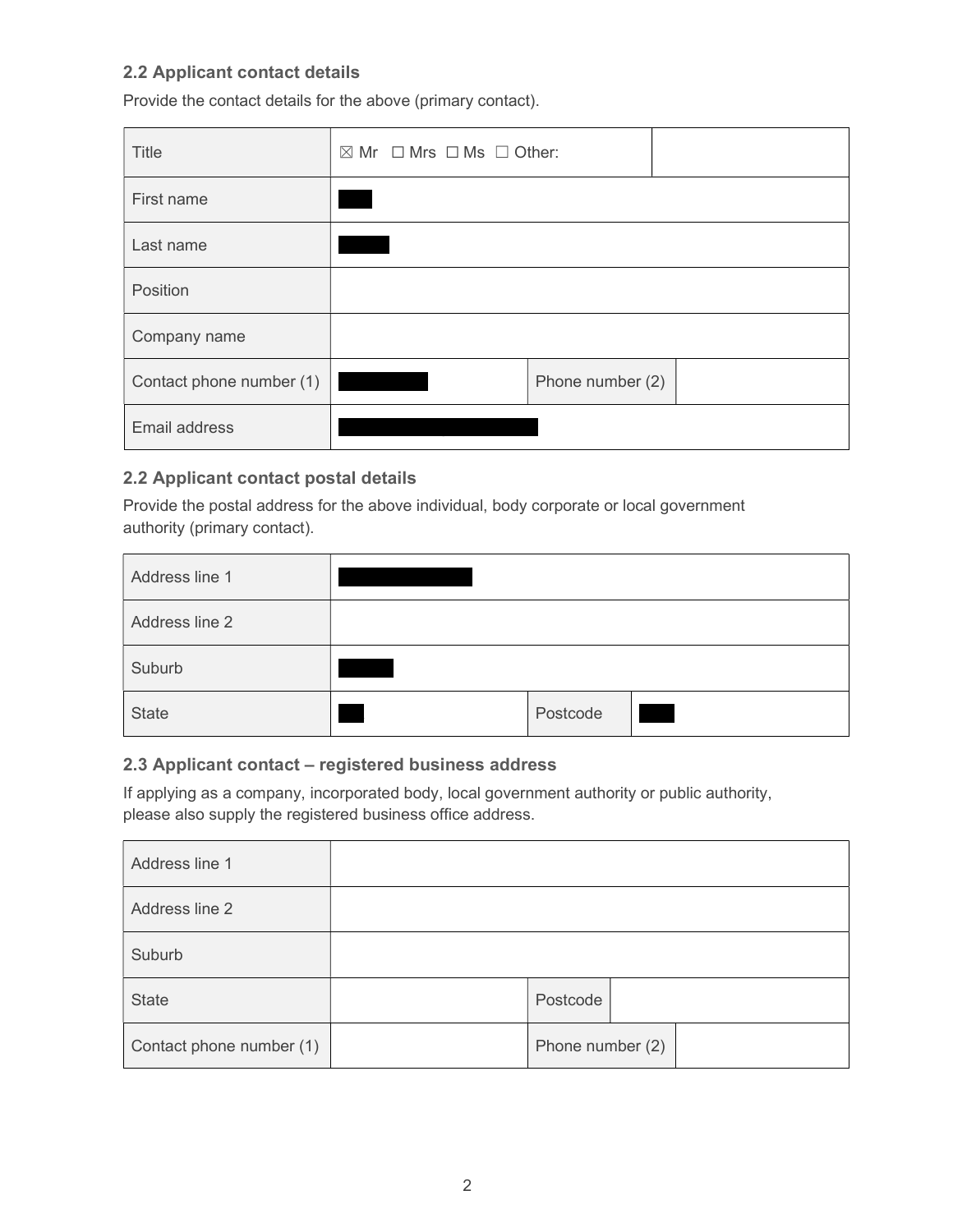### 2.4 Electronic correspondence consent

Both the Department of Water and Environmental Regulation (DWER) and Department of Mines, Industry Regulation and Safety (DMIRS) prefer to send all correspondence via email. We request that you consent to receiving all correspondence relating to instruments and notices under Part V of the EP Act via email. Please indicate your consent in this section of the form.

| I consent that all written correspondence between myself (the applicant) and<br>DWER/DMIRS (as applicable) about the subject of this form will be exclusively<br>via email, using the email address provided above. | $\boxtimes$ Yes | $\Box$ No |
|---------------------------------------------------------------------------------------------------------------------------------------------------------------------------------------------------------------------|-----------------|-----------|
|---------------------------------------------------------------------------------------------------------------------------------------------------------------------------------------------------------------------|-----------------|-----------|

٦

### 2.5 Contact details for enquiries

 $\Gamma$ 

If different from the applicant's contact details, enter the contact details of a person with whom DWER or DMIRS should liaise with (e.g. a consultant).

| Same as applicant's contact details |  |  | $\boxtimes$ Yes  | $\Box$ No |  |
|-------------------------------------|--|--|------------------|-----------|--|
| If 'No' - complete the following:   |  |  |                  |           |  |
| Contact name                        |  |  |                  |           |  |
| Position (if applicable)            |  |  |                  |           |  |
| Company name (if applicable)        |  |  |                  |           |  |
| Contact phone number (1)            |  |  | Phone number (2) |           |  |
| Business or postal address line 1   |  |  |                  |           |  |
| Business or postal address line 2   |  |  |                  |           |  |
| Suburb                              |  |  |                  |           |  |
| <b>State</b>                        |  |  | Postcode         |           |  |
| Email address                       |  |  |                  |           |  |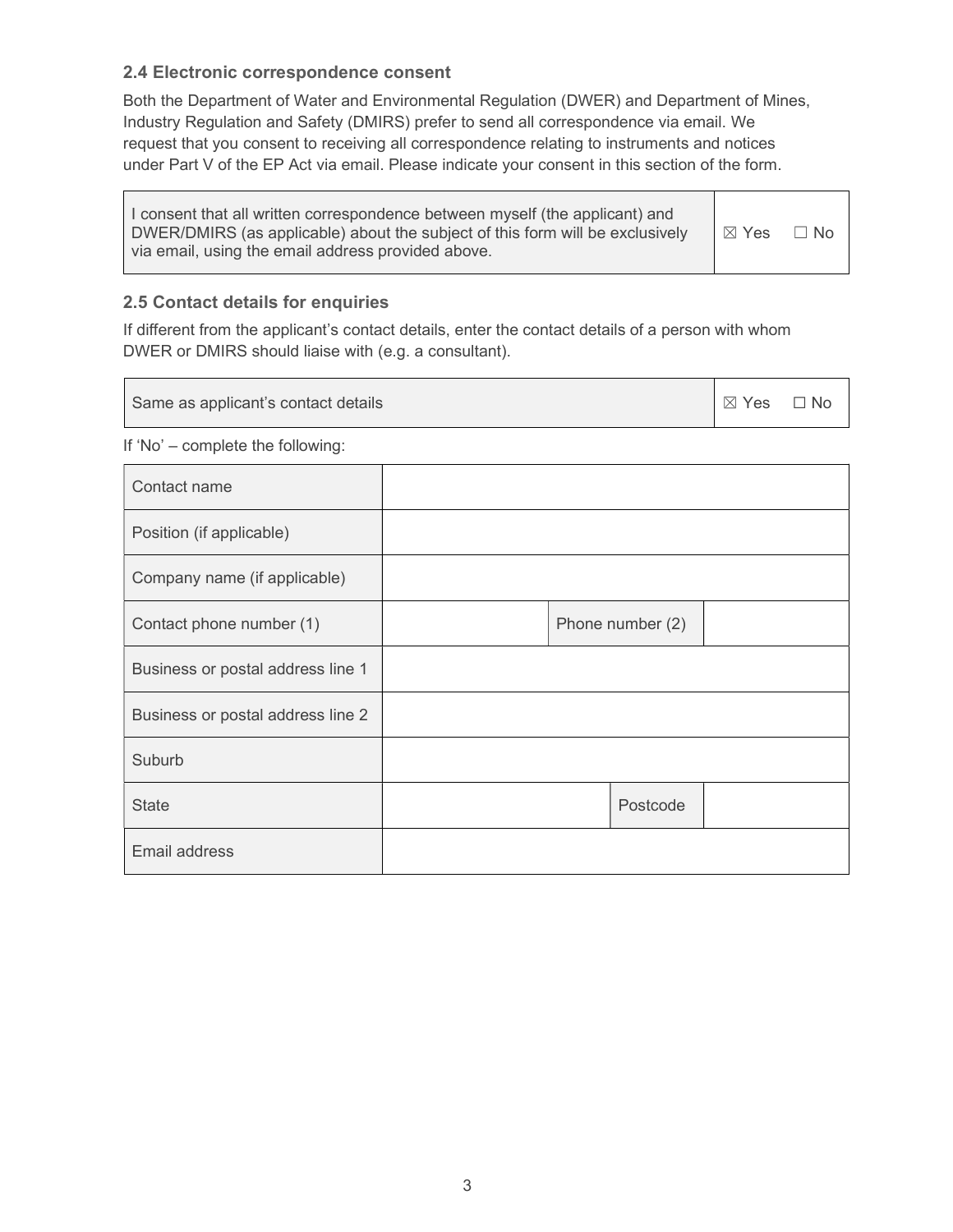# Part 3 – Land details

- You must accurately describe the location of the land where your clearing is proposed.
- If you have a large number of properties, please provide the relevant details for each property in a separately attached supporting document.

### 3.1 Property details

| I have a large number of properties and have given the | $\blacksquare$ $\boxtimes$ Yes – skip to Part 4 $\Box$ No |  |
|--------------------------------------------------------|-----------------------------------------------------------|--|
| relevant details in an attached supporting document.   |                                                           |  |

#### If 'No' – complete the following:

| <b>Land description</b><br>Provide the following details, as applicable,<br>for all properties:<br>- volume and folio number<br>$-$ lot or location number(s)<br>- crown lease or reserve number<br>- pastoral lease number<br>- mining tenement number | Lot 10 on Plan 8056, Lot 11 on Plan 8056 and<br>Gooseberry Hill road reserves (PINs 11540799 and<br>11540835) |          |      |
|---------------------------------------------------------------------------------------------------------------------------------------------------------------------------------------------------------------------------------------------------------|---------------------------------------------------------------------------------------------------------------|----------|------|
| Street address - Line 1                                                                                                                                                                                                                                 | 59 gooseberry Hill Rd                                                                                         |          |      |
| Street address - Line 2                                                                                                                                                                                                                                 |                                                                                                               |          |      |
| Suburb                                                                                                                                                                                                                                                  | Gooseberry Hill                                                                                               |          |      |
| <b>State</b>                                                                                                                                                                                                                                            | <b>WA</b>                                                                                                     | Postcode | 6076 |
| Local government area(s)                                                                                                                                                                                                                                | Kalamunda                                                                                                     |          |      |
| Land zoning                                                                                                                                                                                                                                             | Residential                                                                                                   |          |      |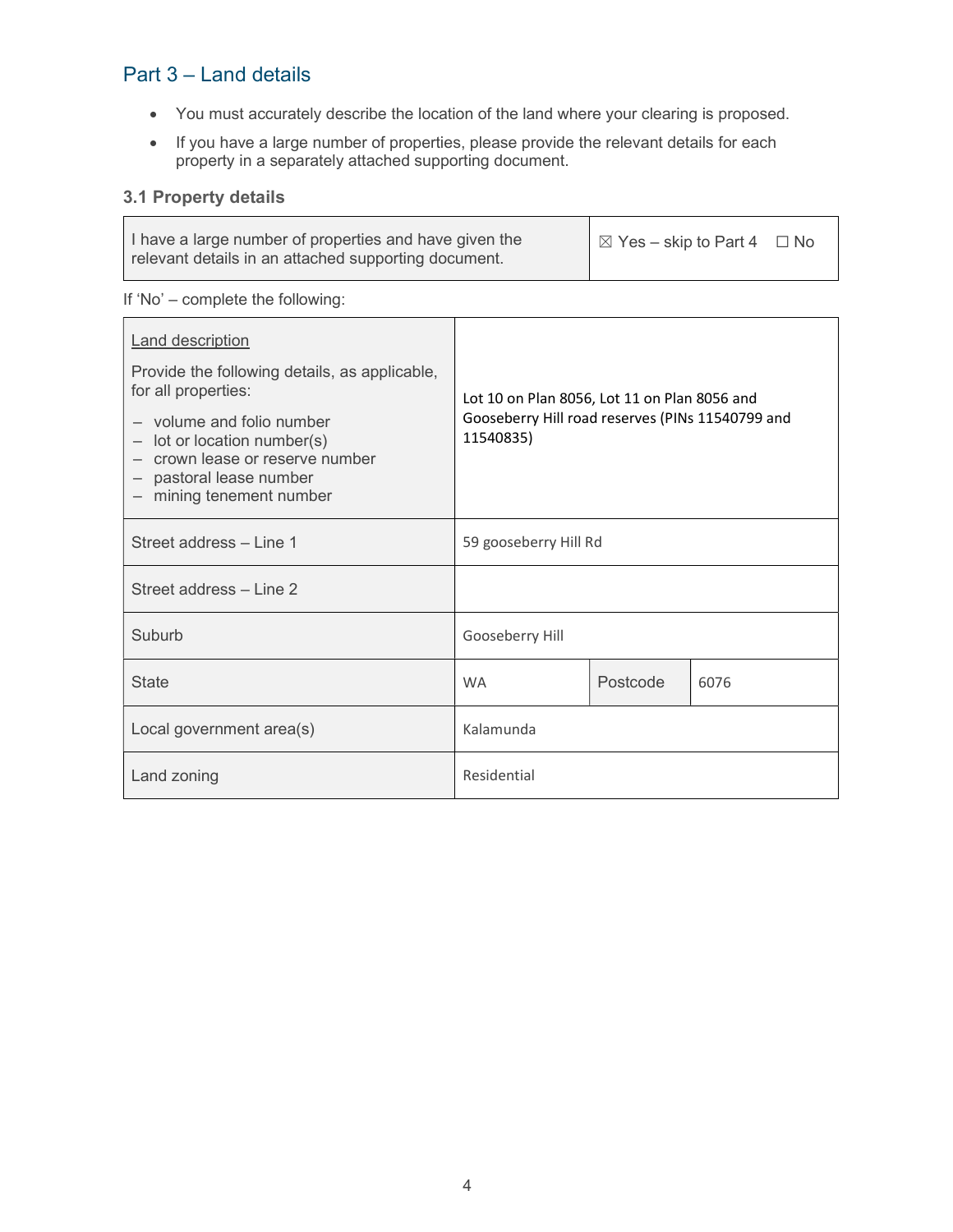### Part 4 – Relationship to landowner

Tell us which of the following options best describes you as the person completing and submitting this form. If you are filling out this form on behalf of the applicant, answer this question as though you are the applicant.

**Proof of ownership** may include:

- a certificate of title (that is less than 6 months old)
- a pastoral or mining lease
- public authority that has care, control or management of the land
- other form of lease, land tenure or specific arrangement.

| <b>Relationship to landowner</b><br>(select one of the following<br>options)                                                    | <b>Complete the following</b>                                                                                                                                                   |
|---------------------------------------------------------------------------------------------------------------------------------|---------------------------------------------------------------------------------------------------------------------------------------------------------------------------------|
| $\boxtimes$ I am the landowner                                                                                                  | ⊠ Attach <i>proof of ownership</i>                                                                                                                                              |
| $\Box$ I am lodging a form on behalf<br>of the landowner (e.g. a<br>consultant)                                                 | □ Attach <i>proof of ownership</i>                                                                                                                                              |
| $\Box$ I am acting on the landowner's<br>behalf and will be jointly<br>responsible for the clearing permit<br>(i.e. joint form) | □ Attach <i>proof of ownership</i><br>□ Complete and attach an 'Acting on behalf and jointly<br>responsible' letter                                                             |
| $\Box$ I am likely to become the<br>landowner                                                                                   | $\Box$ Attach the Certificate of Title<br>$\Box$ Attach evidence of the pending transfer of ownership and/or<br>contract of sale ('offer and acceptance')                       |
| $\Box$ I will undertake the clearing<br>activities with the landowner's<br>authority and will be the permit<br>holder           | □ Attach <i>proof of ownership</i><br>$\Box$ Complete and attach an ' <i>Authority to access and clear</i><br>native vegetation' letter (if the applicant is not the landowner) |
| $\Box$ A person with multiple land<br>parcels                                                                                   | □ Attach <i>proof of ownership</i><br>□ Complete and attach 'Authority to access and clear native<br>vegetation' letter (if the applicant is not the landowner)                 |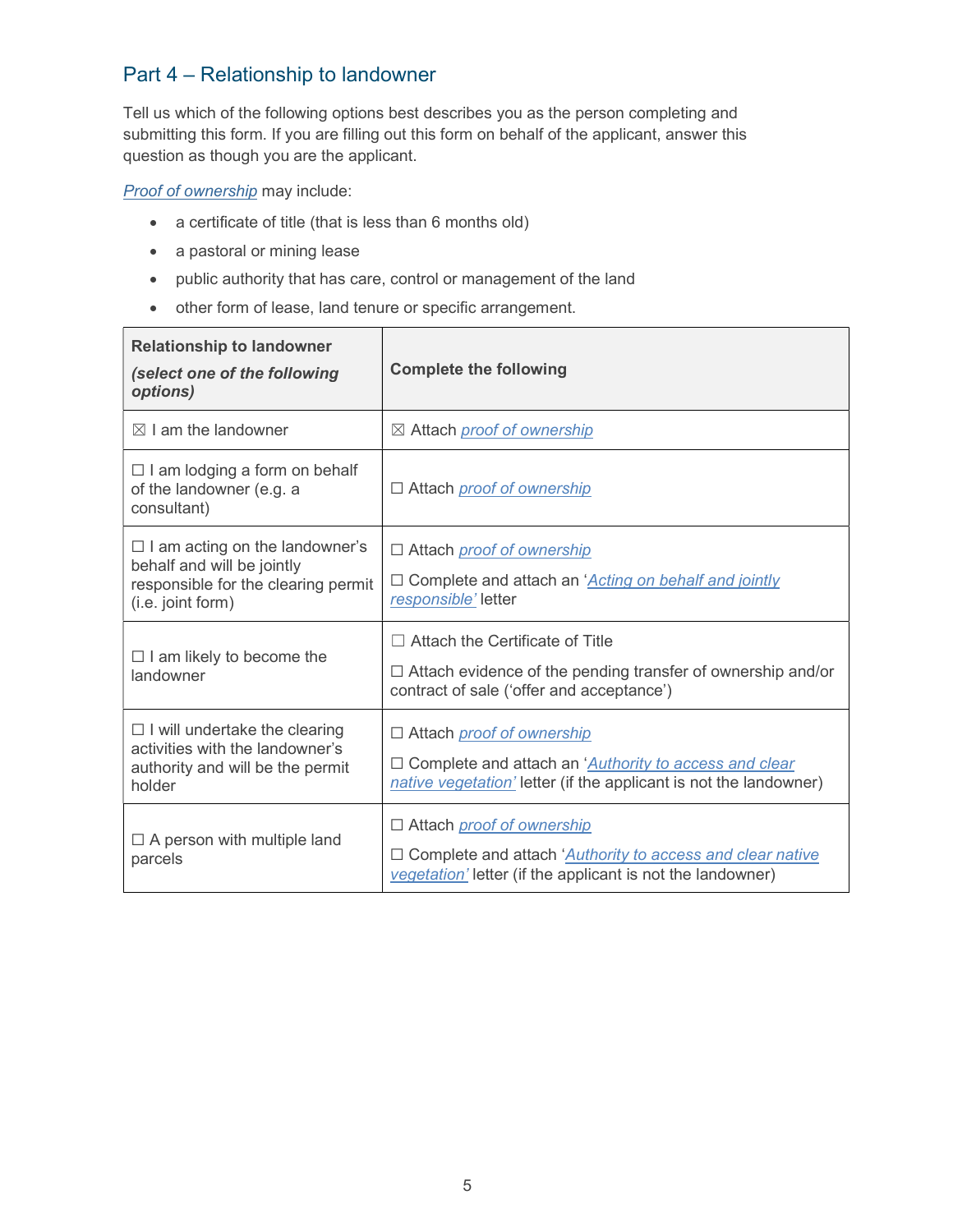# Part 5 – Proposed clearing

### 5.1 Maps and/or spatial data

| Select which map                                                        | $\Box$ An ESRI shapefile with the following properties (preferred)                                                                                                                                                                                    |
|-------------------------------------------------------------------------|-------------------------------------------------------------------------------------------------------------------------------------------------------------------------------------------------------------------------------------------------------|
| type(s) you will attach<br>with your form.                              | Geometry type: polygon shape<br>$\bullet$                                                                                                                                                                                                             |
| Note: We will decline /<br>return forms (as                             | Coordinate system: Geocentric Datum of Australia (GDA)<br>$\bullet$<br>1994/2020 (geographic latitude / longitude)                                                                                                                                    |
| applicable) if you do<br>not provide sufficient<br>information for this | Datum: GDA 1994 / GDA 2020 (please specify which was<br>$\bullet$<br>provided)                                                                                                                                                                        |
| question.                                                               | $\boxtimes$ An aerial photograph or map with a north arrow, clearly marking the<br>proposed clearing area                                                                                                                                             |
|                                                                         | Note:                                                                                                                                                                                                                                                 |
|                                                                         | An ESRI shapefile must use one of the following filename<br>$\bullet$<br>extensions: .shp, .shx, .dbf, and/or .prj                                                                                                                                    |
|                                                                         | You must provide an ESRI shapefile if the form requires an<br>$\bullet$<br>assessment under an Environment Protection and Biodiversity<br>Conservation Act 1999 (Cth) (EPBC Act) accredited process. See<br>Part 8 of this form for more information. |

### 5.2 Size

- $\bullet$  If you propose to clear a patch(s) of vegetation, enter a hectare value for the total size of the area (mark number of trees as zero).
- If you propose to remove only individual trees from the area(s) (i.e. the shrubs, grasses, groundcover plants will remain intact), provide the number of trees (and mark total area as estimated hectares).

Note: If any shrubs, grasses, and/or groundcover plants MAY be damaged in the clearing process, add this to the total area.

- If you propose to clear an area of vegetation within a larger footprint, enter the hectare value for the total size of the area to be cleared (mark number of trees as zero) and the size of the footprint. For example, 5 hectares of clearing within a 10 hectare footprint. This option is only available for *purpose permit* applications.
- Enter values for BOTH number of trees and the size of the area if you are clearing individual trees in one area AND a patch of vegetation in a different area.
- Please note the following area conversions/calculations:

| 1 hectare = $10,000 \text{ m}^2$              | Area of circle = $3.14 \times$ radius <sup>2</sup>                       |
|-----------------------------------------------|--------------------------------------------------------------------------|
|                                               | 1 acre = 0.4 hectares / 4,000 $m^2$ Area of a rectangle = length x width |
| 1 tree = $0.01$ hectares / 100 m <sup>2</sup> | Area of a triangle = $\frac{1}{2}$ length x perpendicular height         |

| Total area of clearing proposed (hectares)             | 0.03 |
|--------------------------------------------------------|------|
| Footprint of clearing (hectares) (purpose permit only) |      |
| Number of individual trees to be removed               |      |

Note: Calculate the area of a tree based on the area encompassed by the tree's drip line; that being the outermost circumference of the tree's canopy.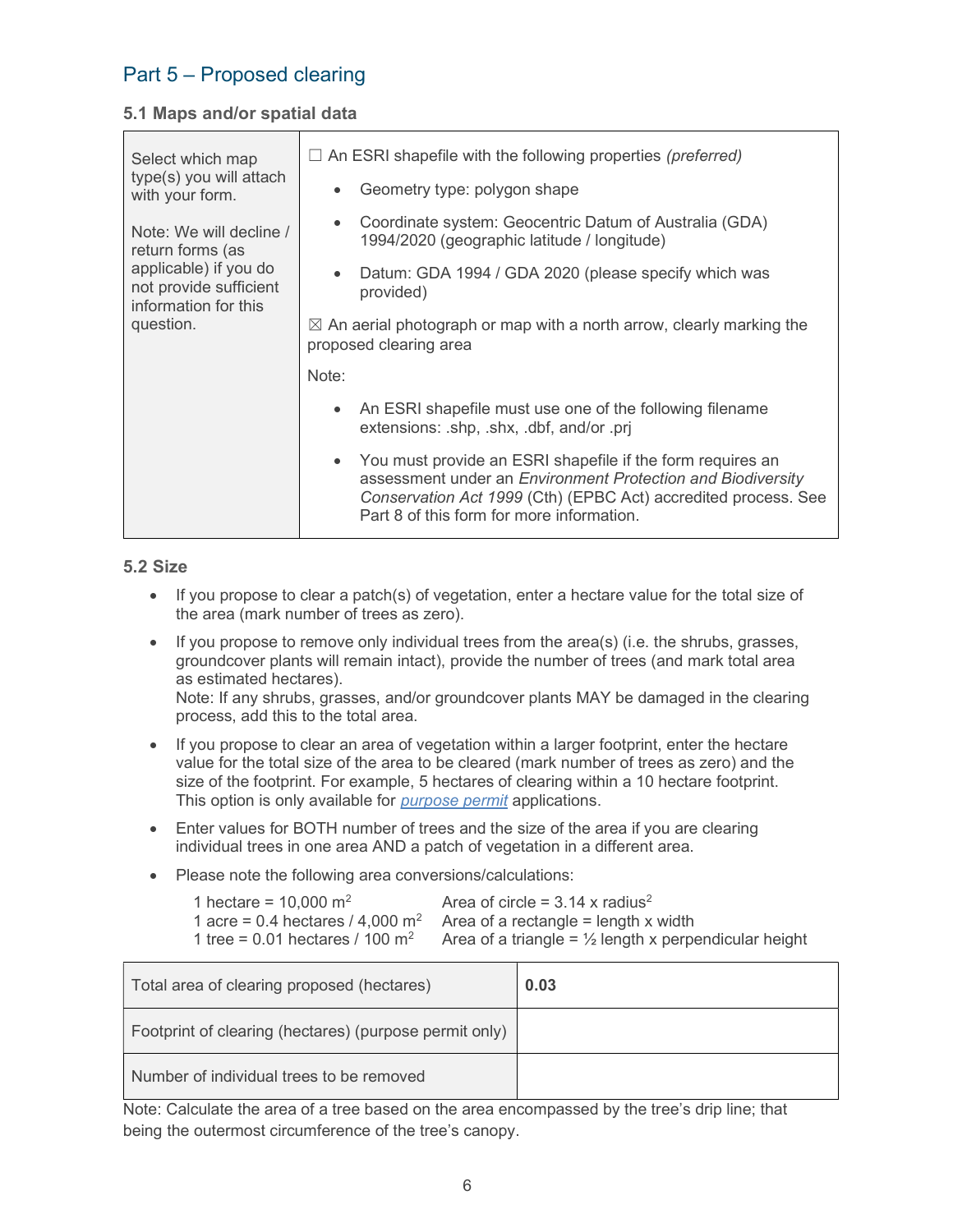### 5.3 Purpose

| Provide the reason for proposed clearing<br>(e.g. road construction, grazing and pasture, hazard<br>reduction, horticulture, timber harvesting etc.) | Electrical pillar |
|------------------------------------------------------------------------------------------------------------------------------------------------------|-------------------|
| Specify what the final land use will be after clearing                                                                                               | Electrical pillar |

#### 5.4 Method

| Proposed method of clearing                          | <b>Mechanical Clearing</b> |
|------------------------------------------------------|----------------------------|
| (i.e. burning, cutting, draining, flooding, grazing, |                            |
| mechanical clearing/bulldozing or other – specify)   |                            |
|                                                      |                            |

### 5.5 Timeframe

 $\Gamma$ 

| Period within which you propose to do the clearing<br>(e.g. 1/7/2022 to 30/8/2024) | Start date: 1/2/2022 |
|------------------------------------------------------------------------------------|----------------------|
|                                                                                    | End date: 1/4/2022   |

Note: The clearing referral process is not suitable for any clearing that is expected to take longer than two years.

### 5.6 Avoidance and mitigation

 $\overline{\mathbf{r}}$ 

Explain how you have, or will, put avoidance and mitigation measures in place to eliminate, reduce, or otherwise mitigate the need for and scale of the proposed clearing of native vegetation.

Attach supporting documents to substantiate your explanation.

Your explanation should demonstrate you have planned the project so that the least clearing possible is to be undertaken. The following questions may help you frame your explanation:

- Why did you select this location and amount of clearing?
- What alternatives to clearing e.g. engineering solutions did you consider?
- What changes, if any, did you make to the location or amount of clearing to reduce the impacts of the clearing?

Note: If you do not demonstrate adequate efforts to avoid and mitigate clearing, we will ask you to do so during the validation of this form.

| Provide the<br>avoidance and<br>mitigation<br>details | This is the only location available for the electrical pillar to be installed |
|-------------------------------------------------------|-------------------------------------------------------------------------------|
|                                                       |                                                                               |